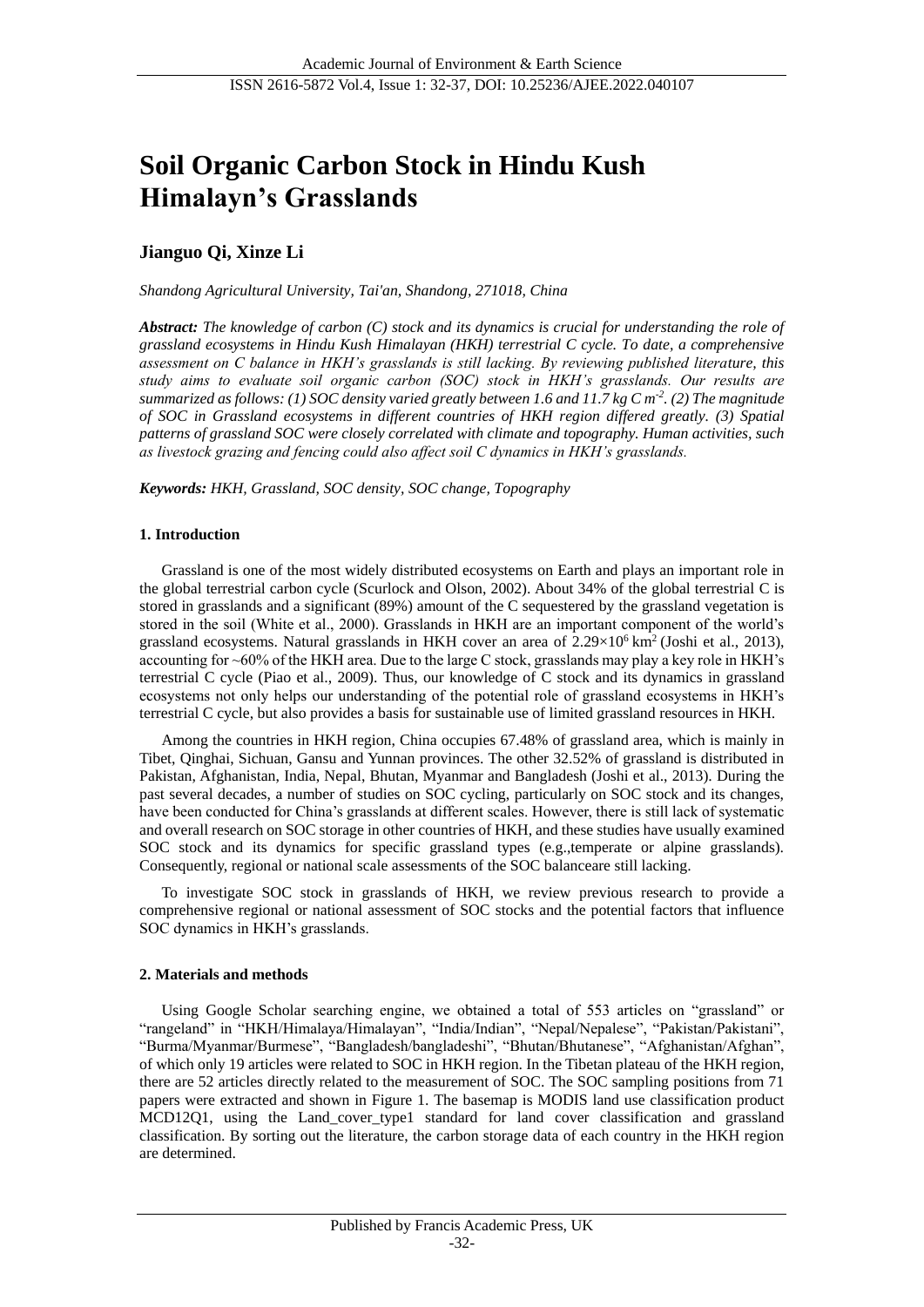

*Figure 1: The distribution of soil sampling plots from published papers*

#### **3. Soil organic carbon stock**

Among the eight countries in the HKH region, China was the first country to systematically conduct soil carbon storage studies, followed by India and Nepal. Although Afghanistan and Pakistan respectively occupies 12.74% and 8.22% of the grassland area of HKH, their grassland carbon storage research is relatively poor, and only part of the literature describes vegetation C (Ahmad et al., 2006). In Myanmar, Bhutan and Bangladesh, there is no literature on grassland SOC.

In China, using data obtained from the First National Soil Survey and published literature, Fang et al. (1996) provided the first estimate for China's soil C stock. Since then, a number of studies have been conducted to evaluate SOC stocks in grassland ecosystems, especially at Tibet plateau. However, large differences exist among previous studies (Table 1). For example, Fang et al. (1996) estimated soil C density in the Tibetan grasslands at 21.4 kg C  $\mathrm{m}^2$ . Their estimate was much higher than other reports, since rock fragments were not deducted and because of insufficient soil profiles from the First National Soil Survey. Likewise, Wang et al.  $(2002)$  documented a similar estimate  $(20.9 \text{ kg C m}^{-2})$  using the same data obtained from the First National Soil Survey plus field measurements surveyed in the eastern part of the Tibetan Plateau. However, based on data from MODIS vegetation index and 405 soil profiles sampled from 135 sites across the Tibetan Plateau, Yang et al. (2008) reported soil C stock in the top 100 cm to be about 7.4 Pg C, with an average soil C density of 6.5 kg C  $\mathrm{m}^2$ . These results were much lower than those reported by Fang et al. (1996) and Wang et al. (2002).

Studies on grassland carbon stocks in India are mainly concentrated in Orissa state and northwest regions. In view of the fact that Orissa is not in the HKH region, it mainly analyzes grassland SOC in northwestern India. Among them, Jangra et al. (2010) measured the SOC bulk density and carbon content of the northwestern sodic grassland soil from surface to 100 cm and SOC density was between 1.66 to 2.47 kg C m<sup>-2</sup>. In order to better determine the total amount of carbon in the Uttarkhand, through statistical Uttarkhand grassland area and measured carbon density of 30 cm soil thickness, Chupa and Sharma (2013) estimated the grassland soil carbon storage at 26.77 million ton. Different grassland types have different SOC density, Thokchom and Yadava (2016) reported the SOC density of Imperata grassland is 5.5-5.7 kg C m<sup>-2</sup>. Javaid (2019) conducted a comprehensive measurement of the carbon storage in the mountain grassland soil of northwestern Kashmir Himalaya. Its measuring depth was 50cm and SOC density ranged between 2.885 and 9.476 Kg C m<sup>-2</sup>, with mean value of 5.452 Kg C m<sup>-2</sup>, which was stored as 30.63, 22.98, 21.06, 14.89, and 10.41%, respectively at five depths (0-10; 10-20; 20-30; 30-40 and 40-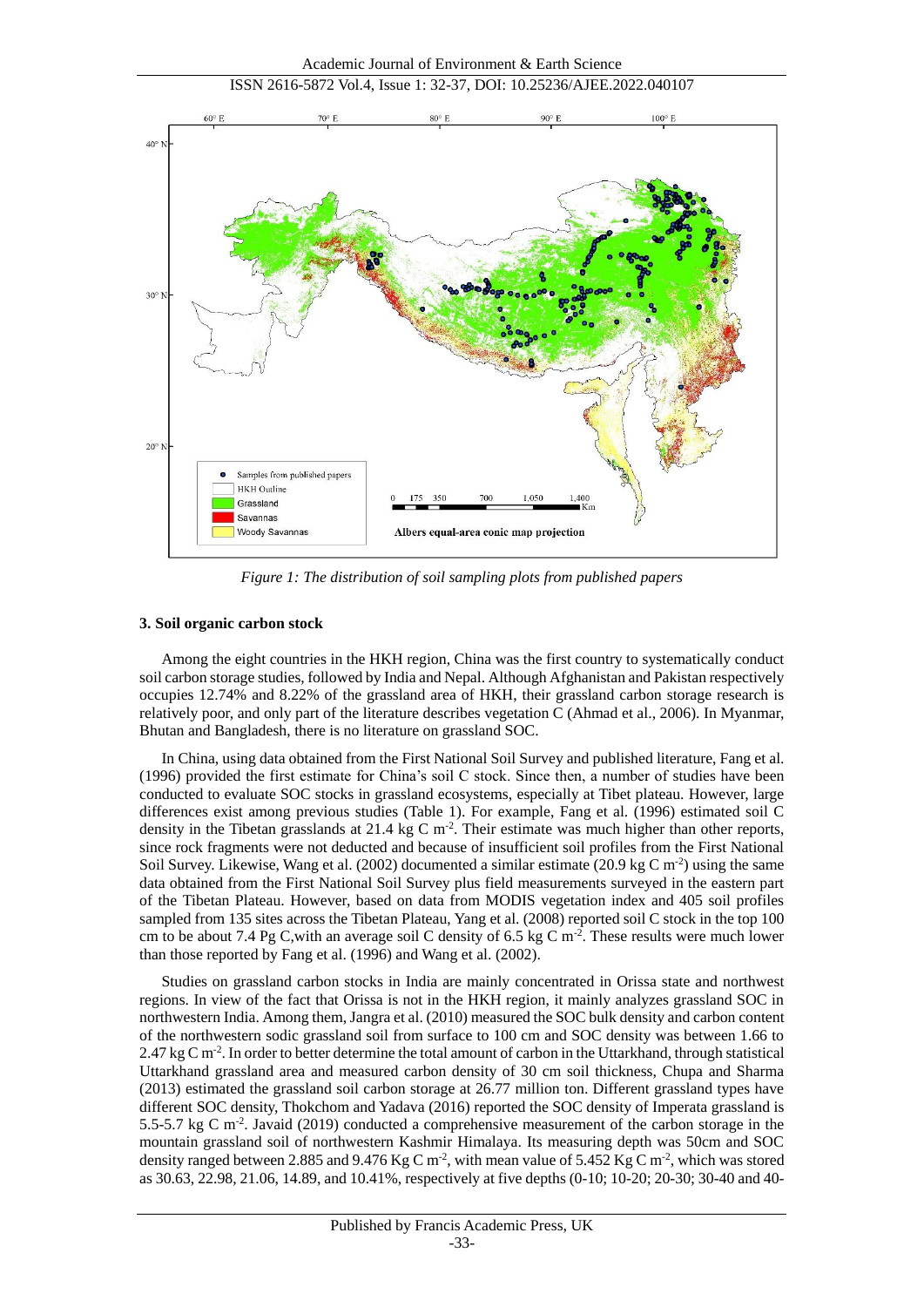## ISSN 2616-5872 Vol.4, Issue 1: 32-37, DOI: 10.25236/AJEE.2022.040107

50 cm). Comparing these studies in northwestern India, grassland SOC density in uttarakhand is significantly higher, while SOC density measured by Jangra is relatively low.

Grassland soil carbon research in Nepal is mainly concentrated in central and eastern part. Ghimire et al. (2016) measured the soil organic carbon storage of degraded grassland 0-10cm as 2.63 Kg C m<sup>-2</sup>. Limbu et al. (2013) measured the soil carbon density at different depth of 0-5, 5-10, and 10-15 cm, but the more appropriate method for characterizing the 0-15cm carbon density should be to accumulate the carbon density of each layer rather than to average it. Although the area of measurement is not very large, the density of soil organic carbon varies greatly between Jaljale  $(9.4 \text{ kg C m}^2)$  and Gorujure  $(4.9 \text{ kg C})$  $m^{-2}$ ).

The reason for the difference in SOC density measured in the field depends largely on the grassland type, grassland depth, altitude, soil type, soil pH, and soil fertility (Wiesmeier et al., 2019). However, from the perspective of regional carbon stock estimates, the large differences among these estimates may be due to the following four aspects: First, different data sources or approaches were used. Regional estimates were ground-based measurements at large spatial scales or by biogeochemical model. Although the national or regional soil survey provided the most comprehensive soil information, few soil profiles were sampled from core areas of China's grasslands, such as the Tibetan Plateau and Xinjiang regions (Yang et al., 2007; Yang et al., 2008; Xie, 2004). In contrast, Yang et al. (2007, 2008) obtained a much larger number of soil profiles across the Tibetan Plateau, potentially resulting in a more accurate estimate. Nevertheless, some uncertainties still exist due to insufficient soil profiles in certain regions, such as the northwestern part of the Tibetan Plateau (Yang et al., 2008).

Second, a lack of data on bulk density and rock fragments may produce different estimates. It is well known that a number of soil profiles in HKH do not contain information about bulk density (Wu et al., 2003; Wang, 2000; Yang et al., 2007; Yang et al., 2008; Xie, 2004). Previous studies used average soil bulk density by soil category (Chen et al., 2003) or the relationship between bulk density and soil C concentration (Xie et al., 2007) to estimate bulk density. The different treatment of bulk density data could lead to potential differences in soil C estimates. Alternatively, most estimates used average values of rock fragment as a substitute. However, a few studies did not deduct rock fragments, resulting in larger estimates. According to Wu et al. (2003), ignoring rock fragment will overestimate soil C stock by 10%, but in grasslands, a larger error could occur due to the larger proportion of rock fragments in grassland soils.

| Region/Site                                   | Area<br>$(10^4$ ha) | Depth<br>(cm) | $SOCD^*$<br>$(\text{kg C m}^{-2})$ | $SOCS$ #<br>(Pg C) | Data resource and approach                                        | Reference                    |
|-----------------------------------------------|---------------------|---------------|------------------------------------|--------------------|-------------------------------------------------------------------|------------------------------|
| China Tibetan Plateau                         | 165.0               | 68.5          | 21.4                               | 35.4               | China's First National Soil<br>Survey and data from<br>literature | (Fang et al., 1996)          |
| China Tibetan Plateau                         | 160.3               | 65            | 20.9                               | 33.5               | Field measurements and<br>China's Second National<br>Soil Survey  | (Wang et al., 2002)          |
| China Tibetan Plateau                         | 147.7               | 20            | 6.6                                | 9.7                | China's Second National<br>Soil Survey, Century model             | (Zhang et al., $2007$ )      |
| China Tibetan Plateau                         | 112.8               | 100           | $6.5*$                             | 7.4                | Field measurements and<br>satellite dataset (EVI)                 | (Yang et al., 2008)          |
| China Tibetan Plateau                         | 112.8               | 30            | 3.89*                              | 4.39               | Field measurements and<br>satellite dataset (NDVI)                | (Yang et al., 2009)          |
| India Kurukshetra -<br>Sporobolus marginatus  |                     | 100           | 1.66                               |                    | Field measurements                                                | (Jangra et al., $2010$ )     |
| India Kurukshetra -<br>desmostachya bipinnata |                     | 100           | 2.47                               |                    | Field measurements                                                | (Jangra et al., $2010$ )     |
| India Uttarakhand                             | 22.89               | 30            | 11.698                             | 0.0267             | Field measurements                                                | (Gupta & Sharma, 2013)       |
| India Kurukshetra-<br>desmostachya bipinnata  |                     | 100           | 2.879                              |                    | Field measurements                                                | (Jangra et al., $2015$ )     |
| Inida Manipur                                 |                     | 30            | $5.6*$                             |                    | <b>Field measurements</b>                                         | (Thokchom & Yadava,<br>2016) |
| Northwestern Kashmir<br>Himalaya              |                     | 50            | 5.452*                             |                    | Field measurements                                                | (Dad, 2019)                  |
| Nepal Jikhu Khola Catchment                   |                     | 10            | 2.63                               |                    | Field measurements                                                | (Ghimire et al., 2013)       |
| Nepal Jaljale                                 |                     | 15            | 9.4                                |                    | Field measurements                                                | (Limbu et al., 2013)         |
| Nepal Gorujure                                |                     | 15            | 4.9                                |                    | Field measurements                                                | (Limbu et al., 2013)         |
| Nepal Milke                                   |                     | 15            | 5.4                                |                    | Field measurements                                                | (Limbu et al., 2013)         |

*Table 1: Comparison of soil C density and C stock among different studies*

(\* indicates the average SOC in the sampling area; SOCD# indicates soil organic carbon density; SOCS# indicates soil organic carbon stock)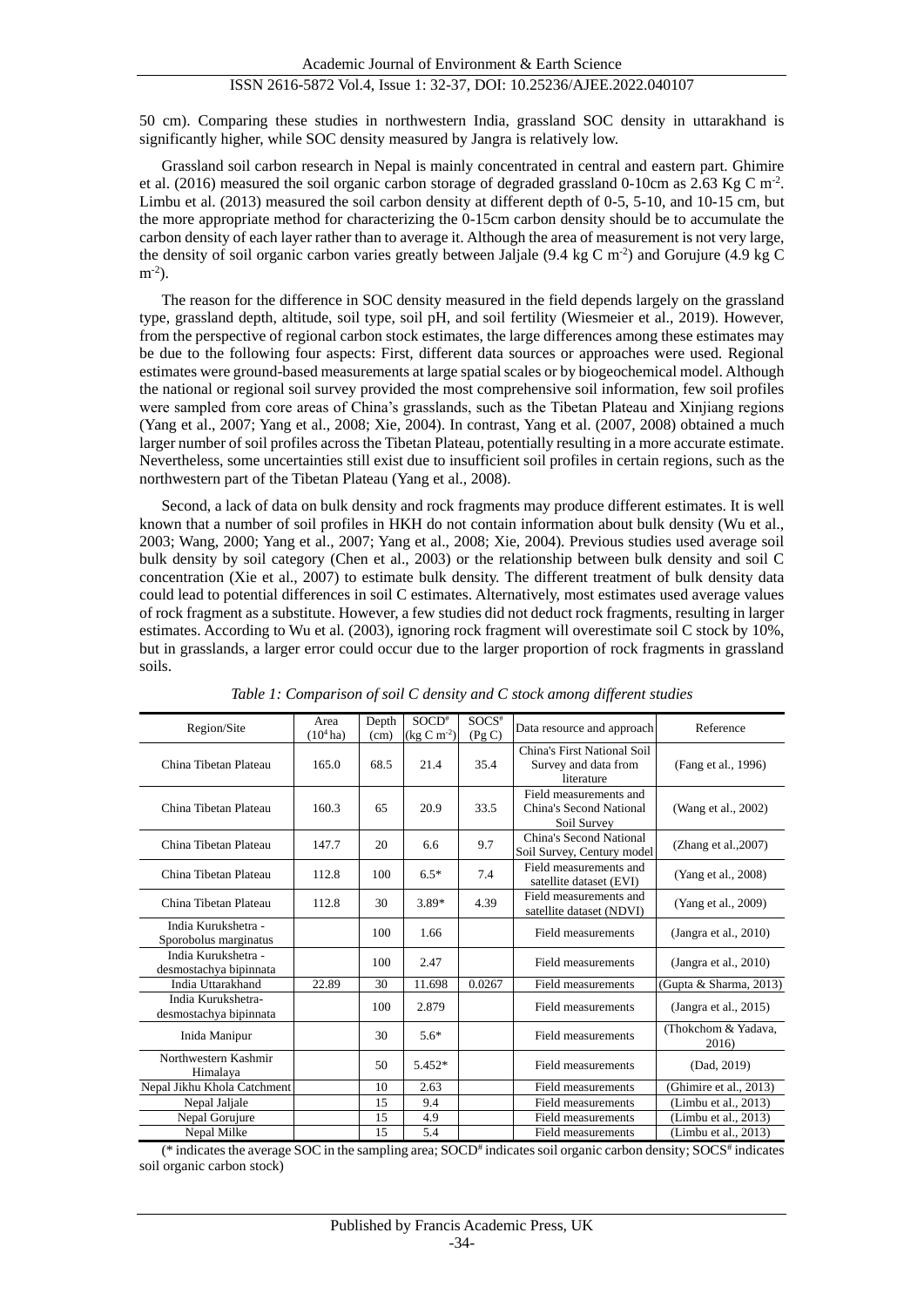Third, different scaling-up approaches were used in various studies. Previous studies usually calculated SOC stock by averaging soil C density by soil categories or grassland types. This approach could be constrained by a limited number of soil profiles and large soil heterogeneity. Accordingly, spatial interpolation or satellite-based approaches have been developed to scale up site-level observations to regional-scale estimates, which could reduce the uncertainty induced by soil heterogeneity (Yang et al., 2010; Yang et al., 2008).

Finally, grassland area may be inaccurate. The current grassland area is mostly obtained by accumulating grassland pixel data in land cover products. However, this method ignores the relief of the terrain in the pixels, making the calculated grass area smaller than the real grass area. Chen and Arrouays (2017) analyzed the Harmonized World Soil Database (HWSD) data and found that when the terrain slope in the pixel is less than 20 $\degree$ , the ratio of the true area to the pixel area is within 1.1; Once the slope is greater than 30°, the real area will be significantly larger than the pixel area, resulting in a serious underestimation of SOC stock. In addition, the current classification algorithms are mostly based on existing grassland classification standards, and the classification of grassland types is relatively coarse. For example, the optimal classification of grassland by MCD12Q1 data is grassland, savanna, and woody savanna, but the measurement of vegetation carbon density mostly corresponds to the grassland types such as alpine grasslands and alpine meadows. Grassland classification level mismatch will also affect the estimation of carbon storage.

#### **4. Effects of environmental factors on SOC**

SOC stock in China's grasslands is closely correlated with environmental factors. For instance, Yang et al. (2008) reported that SOC stock in Tibetan alpine grasslands was largely determined by precipitation and soil texture. Specifically, SOC density in Tibetan alpine grasslands increased with both precipitation and clay content but decreased with sand content. Temperature played a minor role in shaping soil C density in these grasslands. In total, these environmental factors explained 72.1% of the variations in soil C density. However, by integrating the grassland SOC literature in China, Xu et al. (2018) found that climate influenced the spatial patterns of vegetation C and SOC density via different approaches, vegetation C was mainly positively influenced by mean annual precipitation, whereas SOC was negatively dependent on mean annual temperature.

In addition to precipiation and tempeture, Topography is a important factor to influence the distribution of SOC (Wiesmeier et al., 2019). Current researches often use three terrain factors—aspect, slope, and elevation to characterize complex terrain. The aspect of the slope affects the intensity of the incident solar radiation and the duration of sunlight, which in turn affects its ecological processes and create a microclimate that is different with regional climate conditions (Zhang et al, 2015). These microclimate conditions have a certain effect on the vegetation communities and species distribution (AStröm et al, 2008). In the Mountains of southwestern China, Pu et al. (2008) found that the carbon storage on the windward slope (east slope) was more than leeward slope (western slope). In general, the sun-aspect can get more solar radiation and generate higher temperature and water loss, which is not conducive to the growth of plants and fixation of SOC. There is a clear positive correlation between SOC and elevation (Peng et al., 2013). From Javaid (2019) field measured result, we can find same conclusion. An increase in elevation will result in increased precipitation and low temperature. This will increase vegetation carbon input while inhibiting soil carbon decomposition, which will be beneficial to SOC accumulation (Wiesmeier et al., 2019). Slope affects water flow paths, water accumulation, and discharge and therefore contribute significantly to erosional processes (Wiesmeier et al., 2019). Generally, in areas where vegetation water use is limited, there will be more soil erosion on the slope, which is not conducive to SOC accumulation. However, in areas with sufficient moisture, slopes will reduce disturbance from human and livestock, which is beneficial to SOC accumulation (Li et al., 2018).

### **5. Conclusions**

Based on a comprehensive review of current literature, this study examined SOC stock and its changes in HKH's grasslands and analyzed the potential effects of natural factors and human activities on C dynamics. Our analyses showed that SOC density ranged from 1.6 to 11.7 kg C m<sup>-2</sup>. Due to the limitation of the number of field sampling points and the lack of different types of grassland area, SOC stock in HKH grassland has not been estimatedand. Our analyses also indicated that SOC stock was increased in China's Tibetan Plateau and parts of northwestern India from 1980s to 2010s. Both spatial and temporal dynamics in soil C stock was largely determined by climate and topography. Human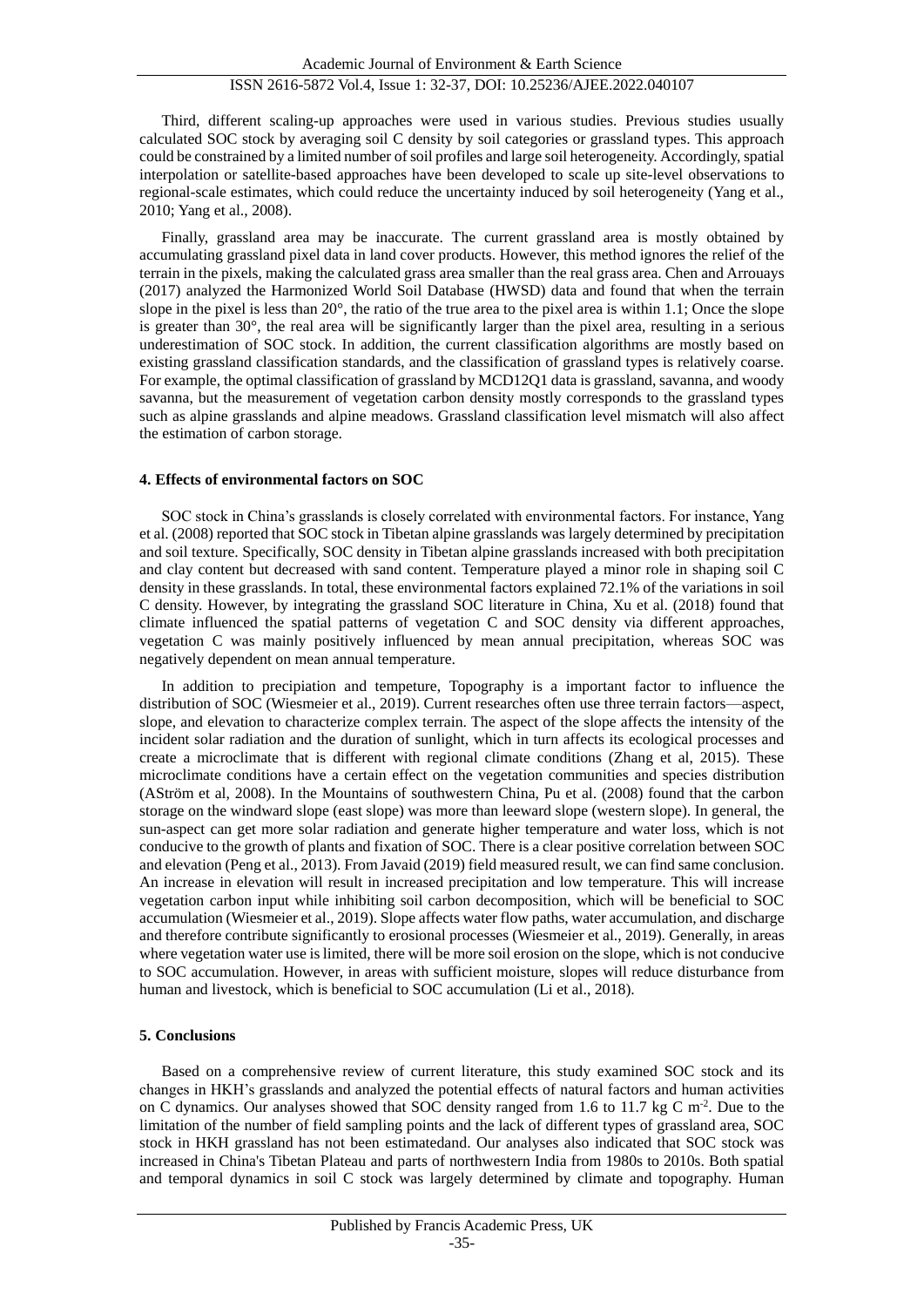## ISSN 2616-5872 Vol.4, Issue 1: 32-37, DOI: 10.25236/AJEE.2022.040107

activities, such as livestock grazing and fencing, also exerted strong effects on ecosystem C dynamics in China's grasslands.

#### **References**

*[1] Ahmad, M., Raza, F. A., Masud, J., & Ali, I. (2006). Ecological Assessment of Production Potential for Rangeland Vegetation in Southern Attock, Pakistan. J. Agri. Soc. Sci, 2(4), 212-215.*

*[2] Åström, M., Dynesius, M., Hylander, K., & Nilsson, C. (2007). Slope aspect modifies community responses to clear‐cutting in boreal forests. Ecology, 88(3), 749-758.*

*[3] Chen, Q., Wang, S. Q., & Yu, G. (2003). Spatial characteristics of soil organic carbon and nitrogen in Inner Mongolia. The journal of applied ecology, 14(5), 699-704.*

*[4] Chen, S., & Arrouays, D. (2018). Soil carbon stocks are underestimated in mountainous regions. Geoderma, 320, 146-148.*

*[5] Dad, J. M. (2019). Organic carbon stocks in mountain grassland soils of northwestern Kashmir Himalaya: spatial distribution and effects of altitude, plant diversity and land use. Carbon Management, 10(2), 149-162.*

*[6] Davidson, E. A., & Janssens, I. A. (2006). Temperature sensitivity of soil carbon decomposition and feedbacks to climate change. Nature, 440(7081), 165-173.*

*[7] Ghimire, C. P., Bonell, M., Bruijnzeel, L. A., Coles, N. A., & Lubczynski, M. W. (2013). Reforesting severely degraded grassland in the Lesser Himalaya of Nepal: Effects on soil hydraulic conductivity and overland flow production. Journal of Geophysical Research: Earth Surface, 118(4), 2528-2545.*

*[8] Gupta, M. K., & Sharma, S. D. (2013). Sequestered organic carbon status in the soils under grassland in Uttarakhand State, India. Applied Ecology and Environmental Sciences, 1(1), 7-9.*

*[9] Fang, J., Liu, G., & Xu, S. (1996). Soil carbon pool in China and its global significance. J Environ Sci (China), 2.*

*[10] Fang, J., Yu, G., Liu, L., Hu, S., & Chapin, F. S. (2018). Climate change, human impacts, and carbon sequestration in China. Proceedings of the National Academy of Sciences, 115(16), 4015-4020.*

*[11] Feng, X., Simpson, A. J., Wilson, K. P., Williams, D. D., & Simpson, M. J. (2008). Increased cuticular carbon sequestration and lignin oxidation in response to soil warming. Nature Geoscience, 1(12), 836-839.*

*[12] Jangra, R., Bhalla, E., Gaur, A., & Gupta, S. R. (2010). Carbon sequestration in sodic grassland ecosystems in north-western India. American-Eurasian Journal of Agricultural and Environmental Science, 9(1), 27-35.*

*[13] Jangra, R., & Gupta, S. R. (2015). Singh Neeraj. Plant Biomass, Productivity, and Carbon Storage in an Ecologically Restored Grassland on a sodic soil in North-Western India. History, 20(70), 85-96. [14] Joshi, L., Shrestha, R. M., Jasra, A. W., Joshi, S., Gilani, H., & Ismail, M. (2013). Rangeland* 

*ecosystem services in the Hindu Kush Himalayan region. High-altitude rangelands and their interfaces in the Hindu Kush Himalayas, 157. [15] Li, Y., Wang, X., Niu, Y., Lian, J., Luo, Y., Chen, Y., ... & Yu, P. (2018). Spatial distribution of soil* 

*organic carbon in the ecologically fragile Horqin Grassland of northeastern China. Geoderma, 325, 102-109.*

*[16] Liubu, D, K., Koirala, M., & Shang, Z. (2013). Total Carbon Storage in Himalaya Rangeland of Milke-Jaljale Area, Eastern Nepal. Journal of Agricultural Science and Technology. A, 3(10A), 775.*

*[17] Pathak, P. S., & Dagar, J. C. (2015). Indian grasslands and their management. Grassland: A Global Resource perspective, edited by: Goosh, PK, Mahanta, SK, Singh, JB, and Pathak, PS, Range management Society of India, Jhansi, India, 336.*

*[18] Peng, G., Bing, W., Guangpo, G., & Guangcan, Z. (2013). Spatial distribution of soil organic carbon and total nitrogen based on GIS and geostatistics in a small watershed in a hilly area of northern China. PloS one, 8(12).*

*[19] Piao, S., Fang, J., Ciais, P., Peylin, P., Huang, Y., Sitch, S., & Wang, T. (2009). The carbon balance of terrestrial ecosystems in China. Nature, 458(7241), 1009-1013.*

*[20] Piao, S., Huang, M., Liu, Z., Wang, X., Ciais, P., Canadell, J. G., ... & Le Quéré, C. (2018). Lower land-use emissions responsible for increased net land carbon sink during the slow warming period. Nature Geoscience, 11(10), 739-743.*

*[21] Pu, Y. L., Liu, S. Q., Zhang, S. R., Long, G. F., & Lu, C. T. (2008). Slope-directive variation of mountain soil basic attributes in the northern Hengduan Mountains regions. Journal of Soil and Water Conservation, 22(6), 112-117.*

*[22] Scurlock, J. M., Johnson, K., & Olson, R. J. (2002). Estimating net primary productivity from grassland biomass dynamics measurements. Global Change Biology, 8(8), 736-753.*

*[23] Shi, F., Li, Y., Gao, Q., Wan, Y., & Qin, X. (2009). Effects of managements on soil organic carbon*